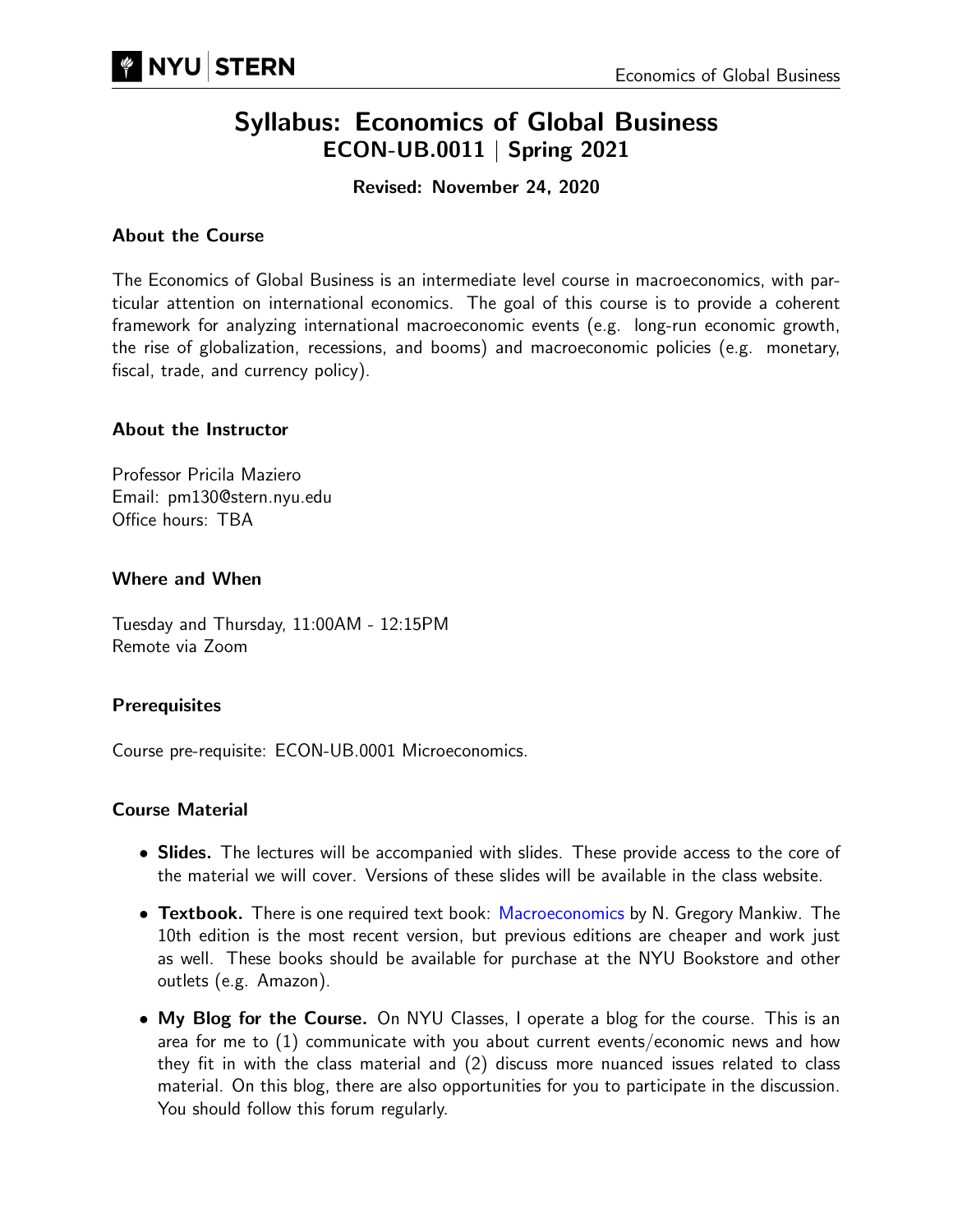- Lecture notes. For the modules focusing on international issues (trade and finance), I will provide notes written by myself. The notes will be posted online on the class website.
- **Economic News.** Aside from the regular course material, students are expected to follow current economic events. While no subscription to any particular newspaper or journal is required, you should regularly read any of the following: The FT, Wall Street Journal, The Economist.

#### **Help**

There are times when everyone needs a little help. If that happens to you, please let me know. My office hours are Wednesdays, 2:00-3:00pm. If you cannot attend the regular office hours, send me an email and we can schedule an alternate time.

During day time on weekdays, I generally answer email [\(pmaziero@stern.nyu.edu\)](mailto:pmaziero@stern.nyu.edu) quickly. During evenings and weekends, you should expect that my response will be less prompt. My official policy is that I reserve the right to get back to you within 48 hours. If I don't, feel free to email me again.

There are three teaching fellows associated with the course. They will hold regular office hours during the week.

#### Teaching Fellows

TFs hold Office Hours remotely, via Zoom.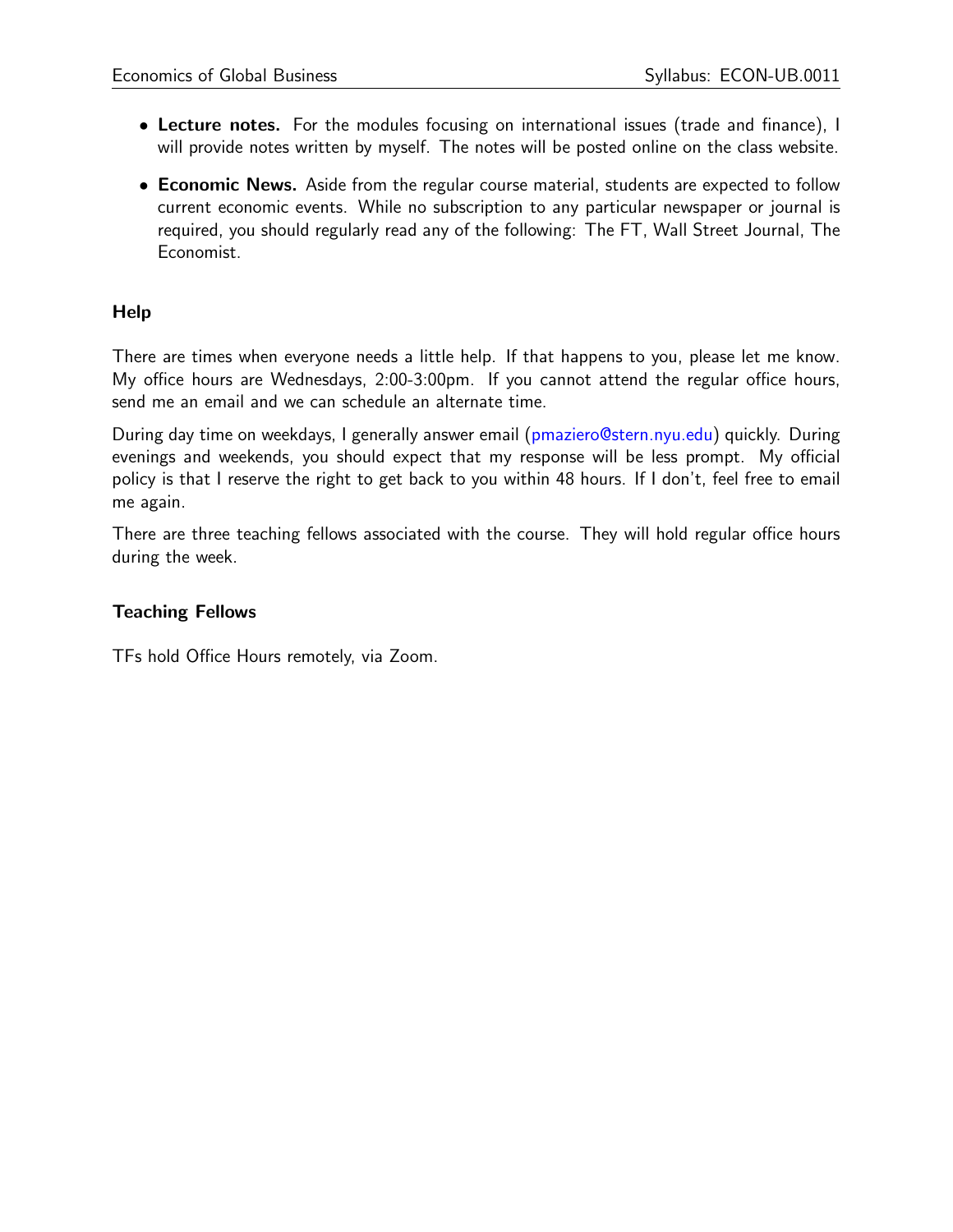#### Grades

Your grade will be based on:

| Participation         | $5\%$ |
|-----------------------|-------|
| <b>Online Quizzes</b> | 12.5% |
| Problem Sets          | 12.5% |
| Midterm $\#$ 1        | 20%   |
| Midterm $\# 2$        | 20%   |
| Final                 | 30%   |
|                       |       |

- Class attendance, participation, professionalism. Professionals show up and are prepared—this is my expectation of you. You are expected to attend the live lectures virtually. You should come to class prepared to discuss assigned topics and current issues of the day. Your thoughtful participation makes the course more interesting and productive for everyone, including me. You can excel in this area if you come to class on time and contribute to the course by:
	- Listening attentively in class and volunteering to address my review questions.
	- Providing evidence of having reviewed what done in previous classes.
	- Demonstrating interest in your peers' comments and questions.
	- Advancing the discussion by contributing insightful comments and questions.
	- Following the guide for professional behavior described below.
- Online Quizzes. On NYU Classes, I will post online quizzes to be taken. They will be short multiple choice type quizzes, they will occur at about a week and a half intervals, and you will have multiple days to complete them at your leisure. If the online quizzes are not completed within the given time period, then you will receive a zero and there are no make up opportunities. The lowest quiz grade will be dropped when computing your grade.
- **Problem Sets**. In the problem sets you will be asked to compute numerical examples similar to ones we have covered in class, find and analyze data, and use the principles we are studying to analyze and comment on various issues.

For problem sets, students may work in groups (no larger than 5 students). All students in the group receive the same grade. Submit one problem set per group.

Problem sets are graded as "check," "check plus," or "check minus." Problem sets scored check or check plus earn full credit. Problem sets graded check minus earn between 0 and 60%. The problems sets will be posted under "Assignments "and you must submit it as an assignment by the deadline. Problem sets submitted by email are not accepted. Late problem sets are not accepted.

• Exams. There will be two "in-class"midterms. The midterms will be on: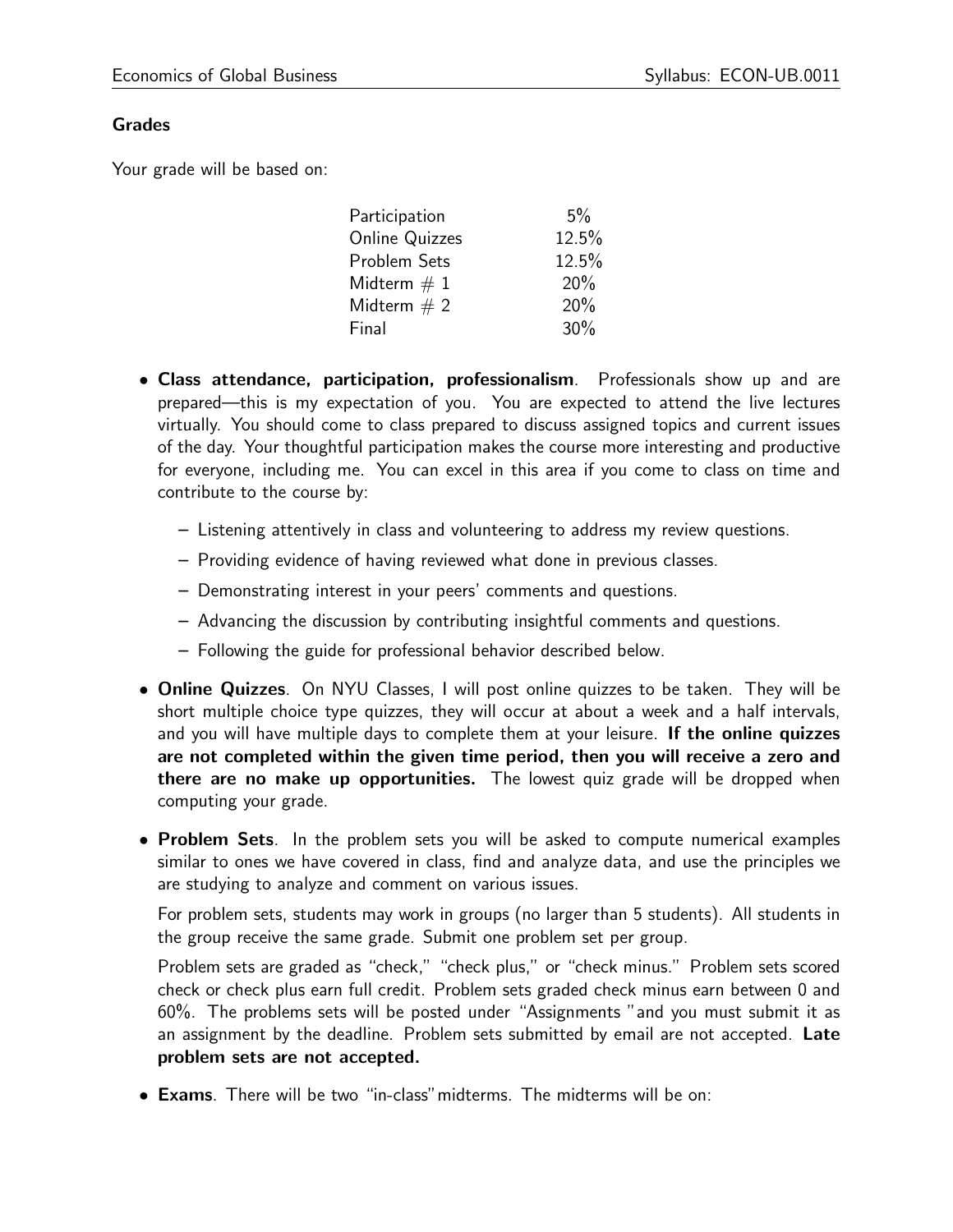- $-$  Midterm  $# 1$ : TBA.
- $-$  Midterm  $# 2: TBA$ .

The **Final** exam will take place during the University specified time during final's week.

All the exams will be administered remotely. The midterm exams will be administered during the scheduled lecture time. The details about the logistics of the exams will be given closer to the exam date.

#### • Examination-Make-up Test Policy: There are no make ups.

If you miss the midterm for a justified reason and provide sufficient evidence, your final score will be counted instead of the midterm exam. If you miss the midterm for any other reason you will receive a zero. If for a justified reason you miss the final exam, you will receive an incomplete, which has to be removed in the earliest possible semester.

• Re-grading requests. The process of assigning grades is time consuming and much effort is put into the grading of exams to yield scores that are an unbiased evaluation of your performance.

#### Students are encouraged to respect the integrity and authority of my grading system and are discouraged from pursuing arbitrary challenges to it.

If you believe an inadvertent error has been made in grading, a request to have the grade re-evaluated may be submitted. You must submit such requests in writing to me within 7 days of receiving the grade, including a clear statement as to why you believe that an error in grading has been made. There will be an automatic regrade of the entire exam.

## NYU Classes

Virtually everything you need for this course will be posted on NYU Classes: notes, assignments, slides, and links to information sources. Some online documents, including this one, have links to outside sources that may not be apparent in the printed version.

## Zoom

To attend the lectures and office hours make sure you log into your NYU Zoom account. You will find the links for all the remote meeting on the NYU Classes website (under Zoom tab). See the [Zoom guide](http://www.nyu.edu/servicelink/KB0016555) for more information.

#### Grades Distribution

At NYU Stern we seek to teach challenging courses that allow students to demonstrate their mastery of the subject matter. In general, students in undergraduate core courses can expect a grading distribution where:

• 25-35% of students can expect to receive A's for excellent work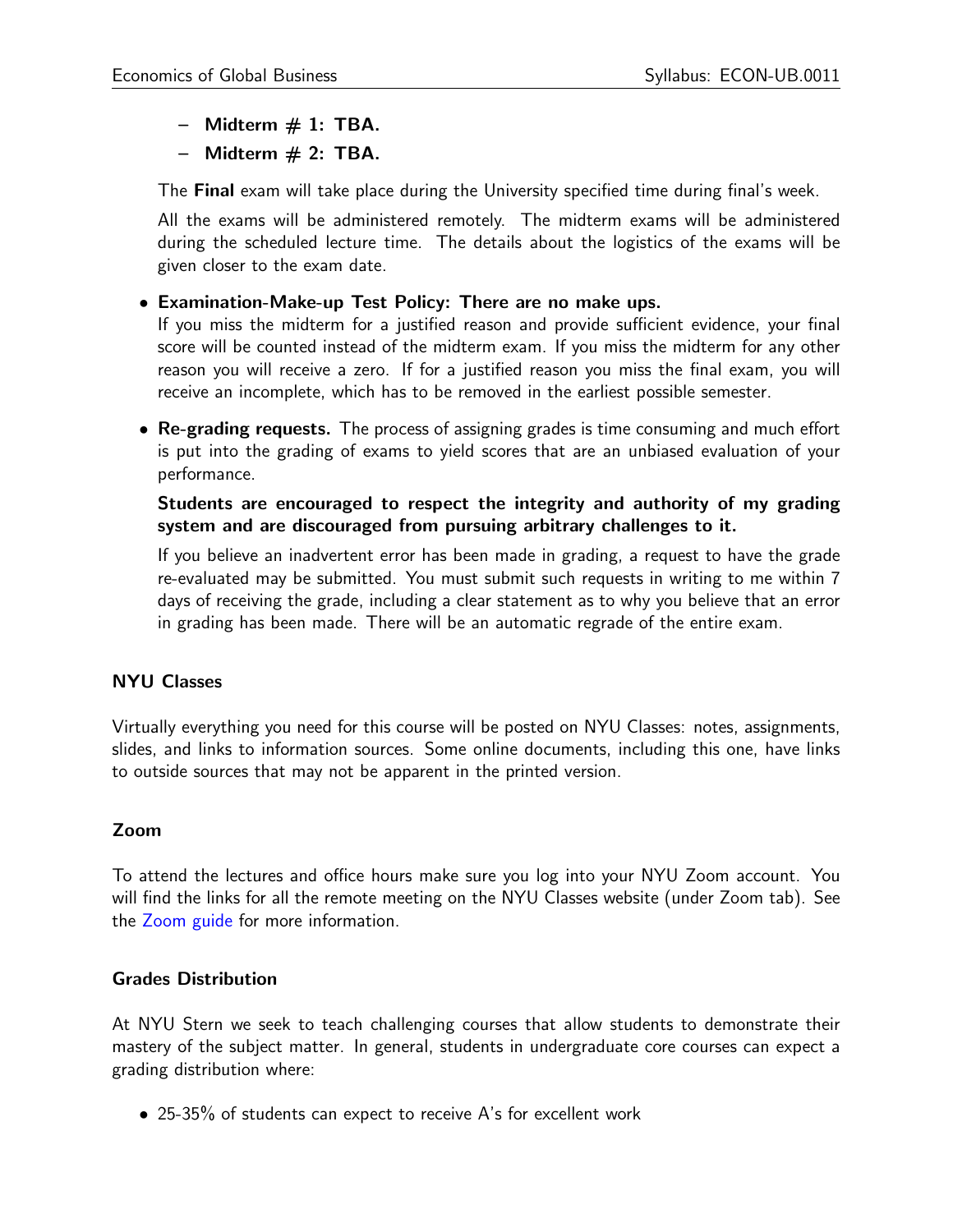- 50-60% of students can expect to receive B's for good or very good work
- 5-10% of students can expect to receive C's or less for adequate or below work

Note that while the School uses these ranges as a guide, the actual distribution for this course and your own grade will depend upon how well you actually perform in this course.

#### Stern Policies

- General Behavior. The School expects that students will conduct themselves with respect and professionalism toward faculty, students, and others present in class and will follow the rules laid down by the instructor for classroom behavior. Students who fail to do so may be asked to leave the classroom.
- Collaboration on Graded Assignments. Students may not work together on any assignments or exams unless the instructor gives express permission.
- Course Evaluations. Course evaluations are important to us and to students who come after you. Please complete them thoughtfully.
- Recording Classes. At any time, classes may be recorded for educational purposes.
- Academic Integrity.
	- Integrity is critical to the learning process and to all that we do here at NYU Stern. As members of our community, all students agree to abide by the NYU Stern Student Code of Conduct, which includes a commitment to:
	- Exercise integrity in all aspects of one's academic work including, but not limited to, the preparation and completion of exams, papers and all other course requirements by not engaging in any method or means that provides an unfair advantage.
	- Clearly acknowledge the work and efforts of others when submitting written work as one's own. Ideas, data, direct quotations (which should be designated with quotation marks), paraphrasing, creative expression, or any other incorporation of the work of others should be fully referenced.
	- Refrain from behaving in ways that knowingly support, assist, or in any way attempt to enable another person to engage in any violation of the Code of Conduct. Our support also includes reporting any observed violations of this Code of Conduct or other School and University policies that are deemed to adversely affect the NYU Stern community.

The entire Stern Student [Code of Conduct](http://www.stern.nyu.edu/sites/default/files/assets/documents/con_039512.pdf) applies to all students enrolled in Stern courses. Discussion of this code of conduct and its application to the undergraduate college is here: [Undergraduate College Conduct](http://www.stern.nyu.edu/uc/codeofconduct)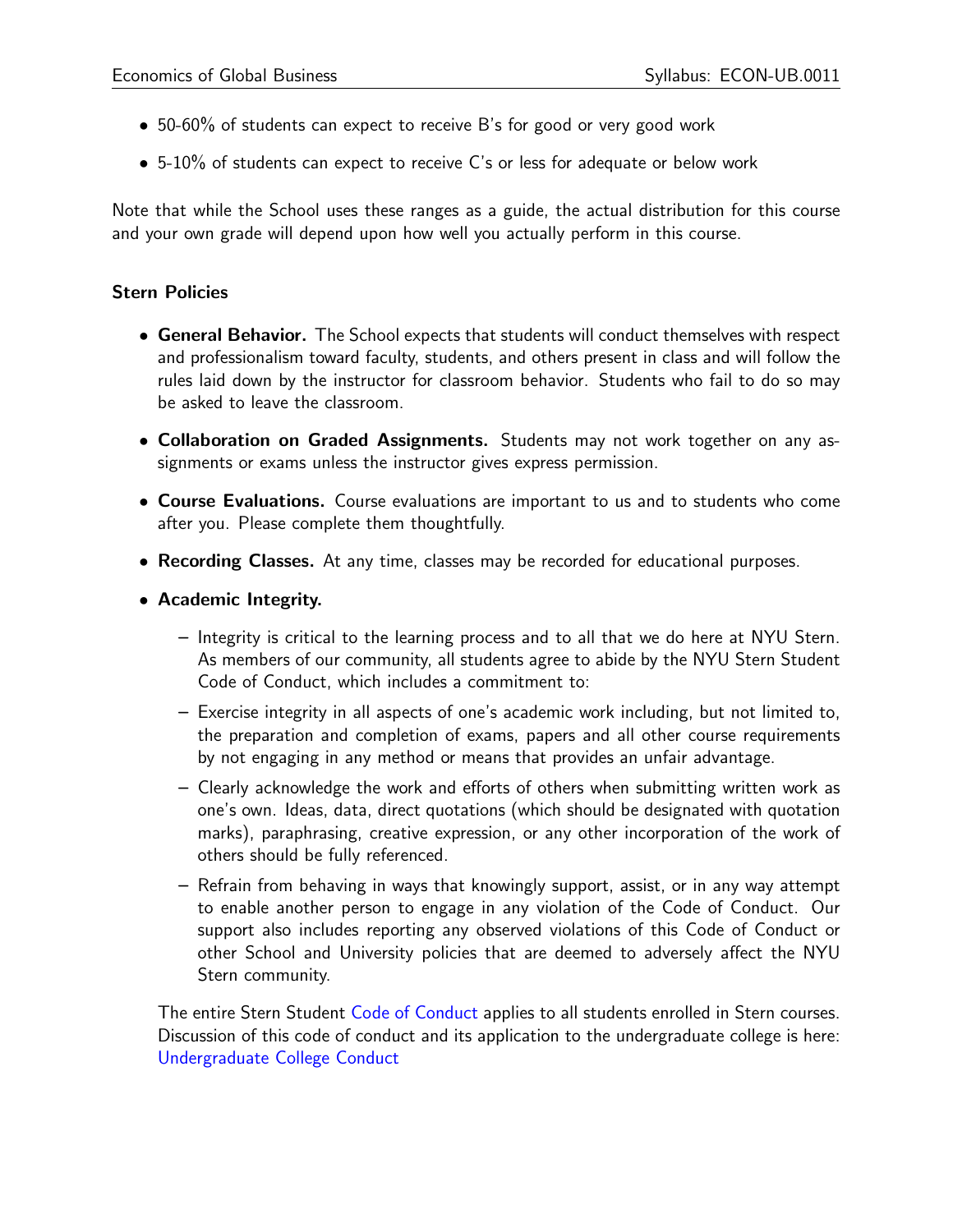## Students with disabilities

If you have a qualified disability and will require academic accommodation of any kind during this course, you must notify me at the beginning of the course and provide a letter from the Henry and Lucy Moses Center for Students with Disabilities [\(CSD,](http://www.nyu.edu/csd) 998-4980) verifying your registration and outlining the accommodations they recommend. If you will need to take an exam at the CSD, you must submit a completed Exam Accommodations Form to them at least one week prior to the scheduled exam time to be guaranteed accommodation.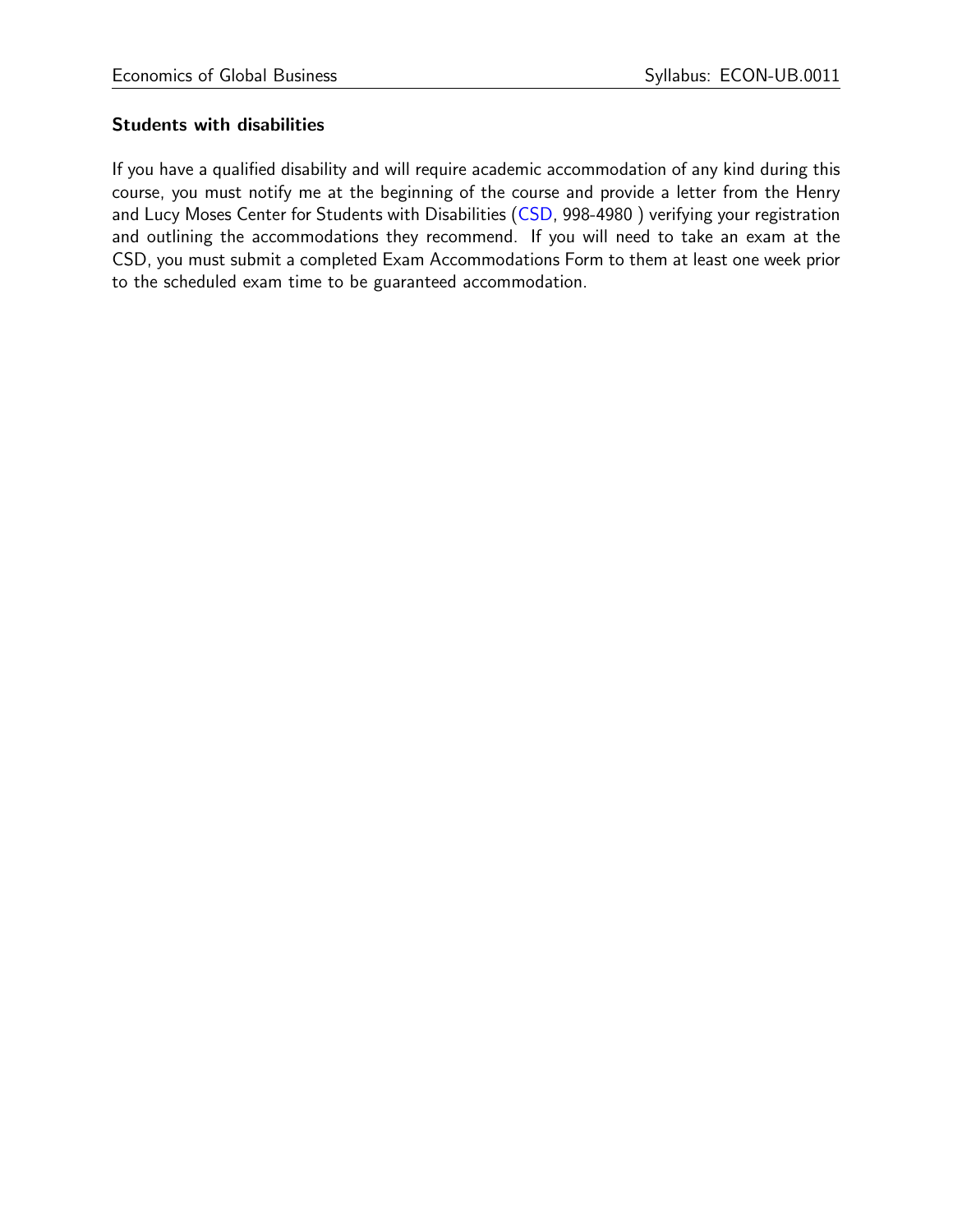## Detailed course outline | Spring 2021

## Revised: November 24, 2020

This is the tentative class schedule and is subject to changes.

#### Part I: Economy in the Long Run

- 1. Overview and introduction Reading: Mankiw, Macroeconomics, 10th Ed., Ch. 1
- 2. Measurement of GDP. Real vs. Nominal. Measuring labor market performance. Reading: Mankiw, Ch. 2
- 3. The aggregate production function and national income Reading: Mankiw, Ch. 3.1-3.2
- 4. Marginal Products and Factor Prices Reading: Mankiw, Ch. 3.1-3.2
- 5. Discussion on Supply Side Reading: Mankiw, Ch. 3
- 6. Demand Side of National Income I/II Reading: Mankiw, Ch. 3.3-3.4
- 7. Demand Side of National Income II/II Reading: Mankiw, Ch. 3.3-3.4
- 8. Using the production function to understand growth Reading: Mankiw, Ch. 8.1-8.2
- 9. Understanding economic growth Reading: Mankiw, Ch. 8.1-8.2
- 10. Review Midterm 1
- 11. Midterm Exam 1

## Part II: Trade

- 12. Intro to Trade. Trade and technology—the Ricardian Model. Reading: Notes on Ricardian Model
- 13. Ricardian Model